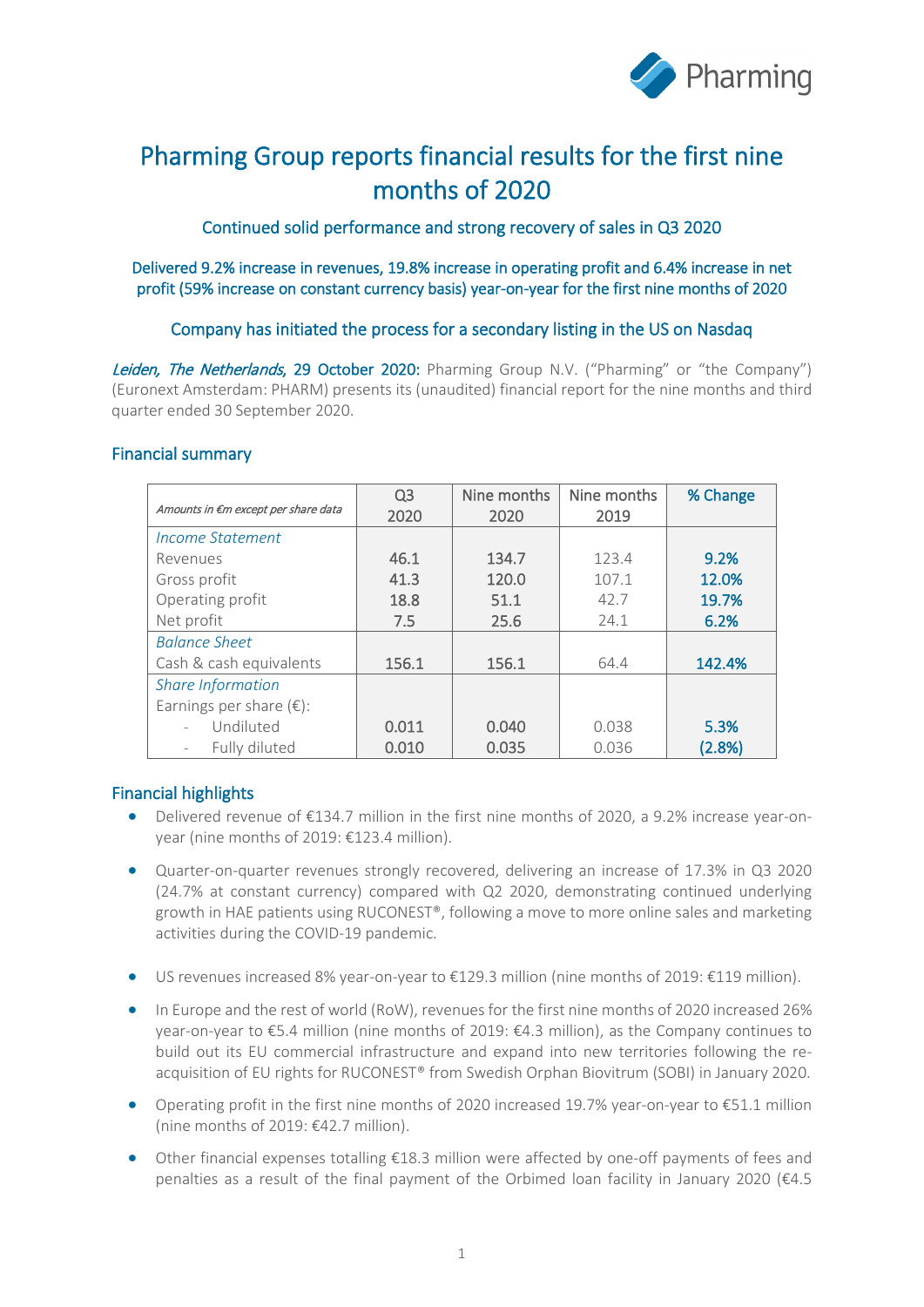

million). In addition, as result of the sudden and significant decrease in the US dollar versus the Euro over the period and during Q3 in particular, significant negative currency effects (€9.0 million) were incurred on the cash reserves invested in US government securities and on the continuous inflow of mainly US dollars from revenues.

- Net profit increased 6.2% year-on-year to €25.6 million (nine months of 2019: €24.1 million), despite the negative currency effects as result of the US Dollar decrease versus the Euro. On a constant currency basis, net profit increased 59% to €34.6 million.
- Positive cashflows from operations continued during Q3 2020 ( $\epsilon$ 14.1 million), resulting in a cash position of €156.1 million at 30 September 2020, despite significant negative currency effects incurred on cash reserves primarily invested in US dollar denominated US government securities and the payment of the final €2.5 million milestone to SOBI in Q3 2020.
- Equity position improved from €104.7 million at the end of December 2019 to €136.3 million at the end of September 2020.
- Other financial liabilities, which refer to the contingent consideration reserved for the final successful sales performance milestone of US\$25 million to Bausch Health, did not increase in the first nine months of 2020, as compared to the same period in 2019. As a result, the Company's estimation of the likelihood of paying this milestone in the future has not changed during the period.
- In the first nine months of 2020, a total of 6,732,152 new shares have been issued resulting from various exercises of options. The number of issued shares as of 30 September 2020 is 638,055,619. The fully diluted number of shares as of 29 October 2020 is 756,428,631.

### Operational highlights

- On 10 August 2020, the Company announced the enrollment of the first patient in a randomised, controlled, investigator-initiated clinical trial in up to 150 patients for treatment with rC1INH of patients with confirmed COVID-19 infections hospitalised with related severe pneumonia at the University Hospital Basel in Basel, Switzerland. This trial continues to recruit and has since expanded to other centres in Switzerland and is in the last stages of preparation in centres in Mexico and Brazil.
- On 17 August 2020, the Company announced the publication of data in the peer-reviewed journal, *Frontiers in Immunology*, from a compassionate use programme of five patients with confirmed COVID-19 infections hospitalised with related severe pneumonia that were treated with rhC1INH at the University Hospital Basel, Switzerland. The publication is available on the Company's website: [https://www.pharming.com/news/pharming-announces-publication](https://www.pharming.com/news/pharming-announces-publication-data-compassionate-use-programme-ruconestr-covid-19-patients)[data-compassionate-use-programme-ruconestr-covid-19-patients](https://www.pharming.com/news/pharming-announces-publication-data-compassionate-use-programme-ruconestr-covid-19-patients)

### Post-period highlights

• On 21 October 2020, the Company announced that the European Commission has granted orphan drug designation for leniolisib for the treatment of activated phosphoinositide 3-kinase delta syndrome, based on a positive opinion from the Committee for Orphan Medicinal Products of the European Medicine Agency. The European Commission orphan drug designation provides certain regulatory procedural and financial incentives including, but not limited to, product market exclusivity for ten years in the EU following regulatory approval.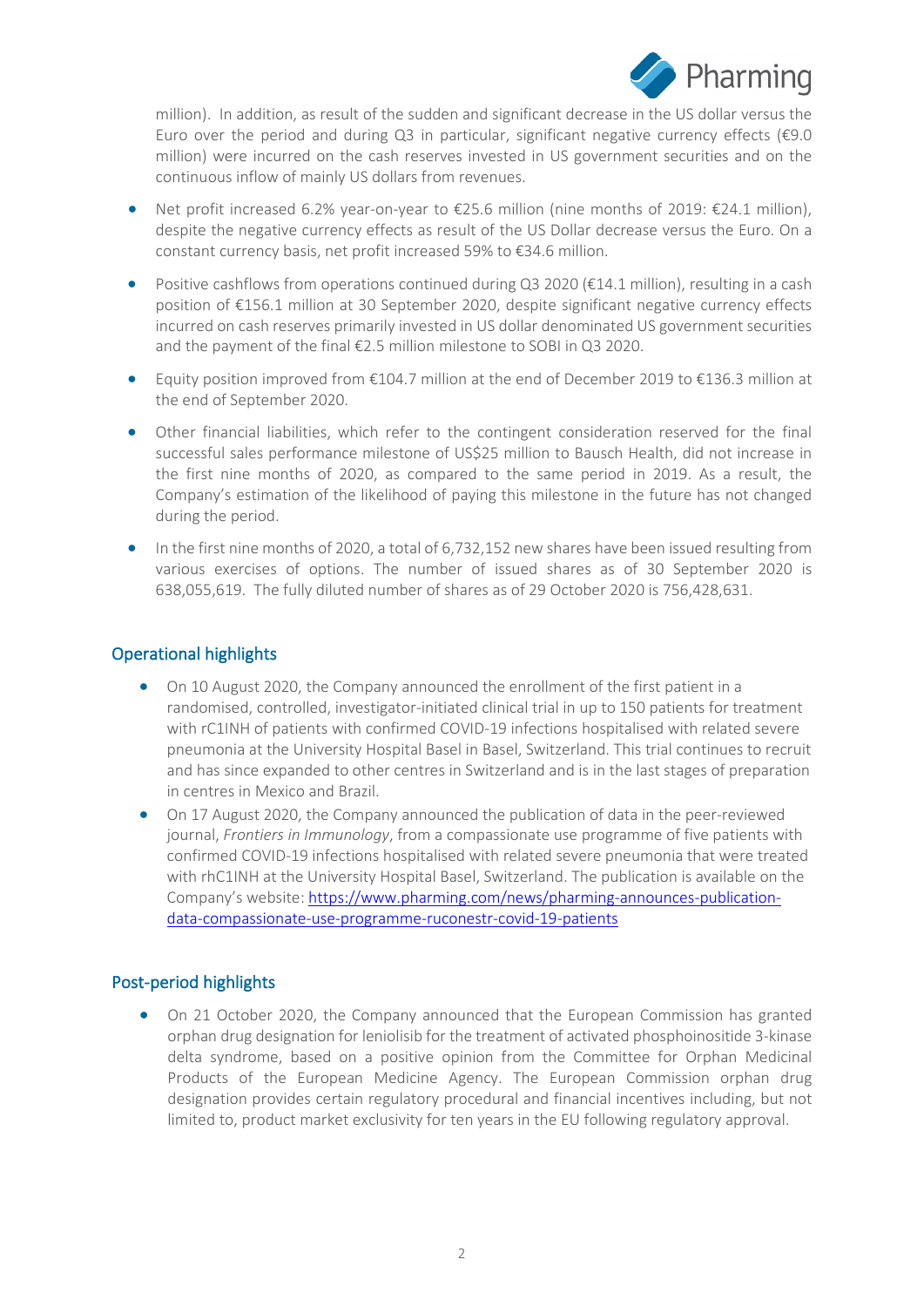

- On 29 October 2020, the Company announced it has initiated the process for a secondary listing in the US on Nasdaq via a Level 2 ADR programme, which does not include plans for any fundraising. The Company has not made any decisions regarding either the timing or the terms of the Level 2 ADR programme and there can be no certainty that the Nasdaq listing in the US will take place. An Extraordinary General Meeting of Shareholders will be held on 11 December 2020 for a proposal to amend the Company's Articles of Association to implement a one-tier Board structure in anticipation of the launch of the Level 2 ADR Programme and the associated Nasdaq listing. (Please see separate announcement today for further details regarding the EGM).
- The Nasdaq listing process does not include any plans for approvals of additional fund raising.
- Also announced today, with the US dollar being the dominant currency as a result of continuing positive cashflows in US dollars and investments in mainly dollar denominated US government securities, the Company will change its reporting currency from Euro to US dollar from 1 January 2021 onwards.

### COVID-19 update

Pharming continues to comply with international guidance and requirements across its operations to prioritise the health and safety of its employees during the COVID-19 pandemic.

An update on the impact of COVID-19 on the operations of the business is summarised below:

- No impact on the upscaling or continued production of RUCONEST®
- No impact on the availability or distribution of RUCONEST<sup>®</sup> to HAE patients
- The recruitment of new patients in ongoing clinical trials has been temporarily halted; patients already incorporated into ongoing clinical trials are continuing to receive treatment
- As a result of halted recruitment, timelines for the pre-eclampsia and acute kidney injury studies are continuing to incur delays, subject to the return of recruitment
- Recruitment in the registration enabling trial for leniolisib has restarted and, subject to regulatory approval, we continue to expect the potential launch of leniolisib in H2 2022

#### Sijmen de Vries, Chief Executive Officer, commented:

*"We are pleased to announce continued growth during the first nine months of 2020, demonstrating consistent progress, despite the impact of the COVID-19 pandemic on sales and marketing activities and a significant decrease in the US dollar versus the Euro. We remain focused on, and are delivering against, our strategy for long-term growth. This includes continued sales growth of RUCONEST® through increasing market share for the treatment of acute HAE attacks, indication expansion for rhC1INH and the development of new proteins from our recombinant technology platform, as well as in-licencing or acquiring new products to leverage our global commercial infrastructure.* 

*"In the past four years, Pharming has transitioned into a profitable biopharmaceutical company with its own direct sales operations in the US and the EU to continue to expand our patient reach and an advancing pipeline. We believe the Company is well-positioned to continue to deliver significant value to both our patients and our stakeholders."*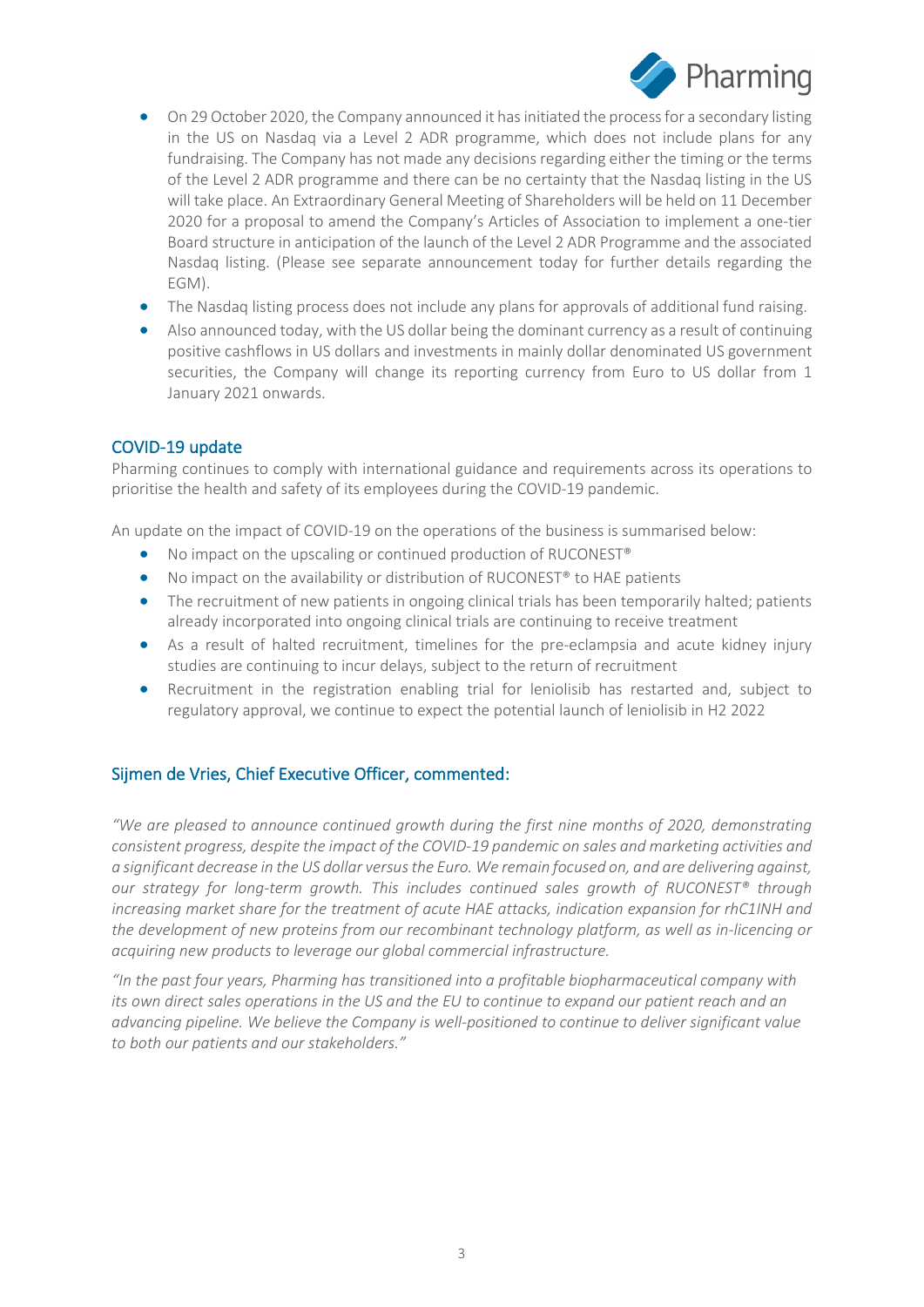

# Outlook

For the remainder of 2020, the Company expects:

- Subject to progression of the COVID-19 pandemic in the US; continued growth in revenues from sales of RUCONEST®, mainly driven by the US and expanded EU operations
- Maintenance of positive net earnings during the year
- Continued investment in the expansion of production of RUCONEST<sup>®</sup> in order to ensure continuity of supply to the growing markets in the US, Europe, China and the RoW
- Investment in the ongoing clinical trials for pre-eclampsia and acute kidney injury, severe pneumonia as a result of COVID-19 infection and support for investigators wishing to explore additional indications for rhC1INH
- Investment in the continuing registration-enabling study for leniolisib for APDS, leading to headline data mid 2021
- Investment in upscaling and IND enabling studies for  $\alpha$ -glucosidase in Pompe disease.
- Investment in acquisitions / in-licensing of other new development opportunities and assets as these occur
- Increasing marketing activity where this can be profit-enhancing for Pharming
- Continued close monitoring of the ongoing COVID-19 pandemic and the potential impact on the business

No further financial guidance for 2020 is provided.

#### About Pharming Group N.V.

Pharming Group N.V. is a global, commercial stage biopharmaceutical company developing innovative protein replacement therapies and precision medicines for the treatment of rare diseases and unmet medical needs.

The flagship of our portfolio is our recombinant human C1 esterase inhibitor, or rhC1INH, franchise. C1INH is a naturally occurring protein that downregulates the complement cascade in order to control swelling in affected tissues.

Our lead product, RUCONEST<sup>®</sup> is the first and only plasma-free rhC1INH protein replacement therapy. It is approved for the treatment of acute hereditary angioedema, or HAE, attacks. We are commercializing RUCONEST® in the United States, the European Union and the United Kingdom through our own sales and marketing organization, and the rest of the world through our distribution network.

We are also developing rhC1INH for subsequent indications, including pre-eclampsia, acute kidney injury and we also investigating the clinical efficacy of rhC1INH in COVID-19.

In addition, we are studying our oral precision medicine, leniolisib (a phosphoinositide 3-kinase delta, or PI3K delta, inhibitor), for the treatment of activated PI3K delta syndrome, or APDS, in a registration enabling Phase 2/3 study in the US and Europe.

Furthermore, we are also leveraging our transgenic manufacturing technology to develop nextgeneration protein replacement therapies most notably for Pompe disease, which program is currently in the preclinical stage.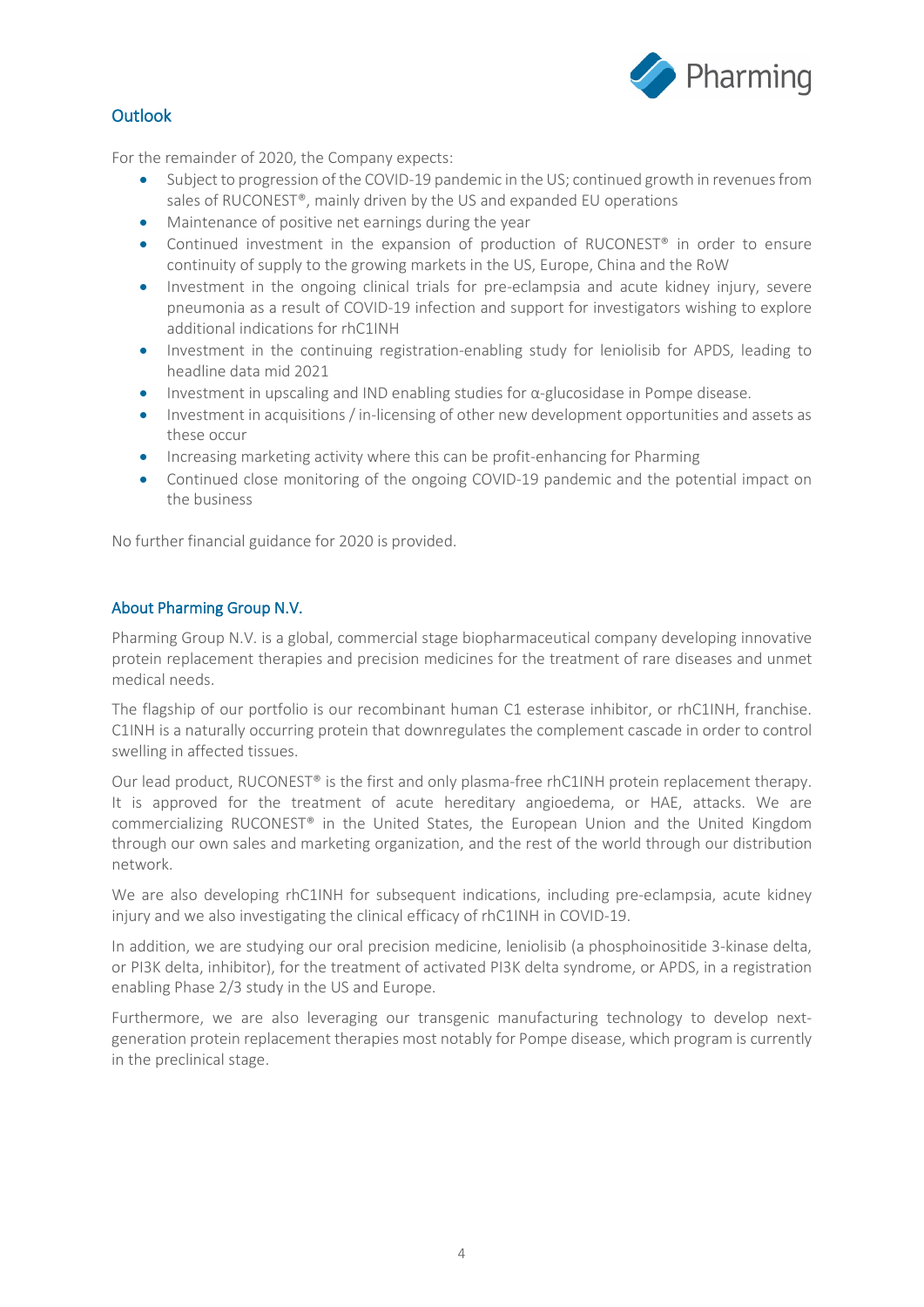

#### Forward-looking Statements

*This press release contains forward-looking statements, including with respect to timing and progress of Pharming's preclinical studies and clinical trials of its product candidates, Pharming's clinical and commercial prospects, Pharming's ability to overcome the challenges posed by the COVID-19 pandemic to the conduct of its business, and Pharming's expectations regarding its projected working capital requirements and cash resources, which statements are subject to a number of risks, uncertainties and assumptions, including, but not limited to the scope, progress and expansion of Pharming's clinical trials and ramifications for the cost thereof; and clinical, scientific, regulatory and technical developments. In light of these risks and uncertainties, and other risks and uncertainties that are described in Pharming's 2019 Annual Report and its report for the six months ended 30 June 2020, the events and circumstances discussed in such forward-looking statements may not occur, and Pharming's actual results could differ materially and adversely from those anticipated or implied thereby. Any forward-looking statements speak only as of the date of this press release and are based on information available to Pharming as of the date of this release.*

#### For further public information, contact:

Pharming Group, Leiden, The Netherlands Sijmen de Vries, CEO: T: +31 71 524 7400 Susanne Embleton, Investor Relations Manager: T: +31 71 524 7400 E: investor@pharming.com

### FTI Consulting, London, UK Victoria Foster Mitchell/Mary Whittow

T: +44 203 727 1000

#### LifeSpring Life Sciences Communication, Amsterdam, The Netherlands

Leon Melens T: +31 6 53 81 64 27 E: pharming@lifespring.nl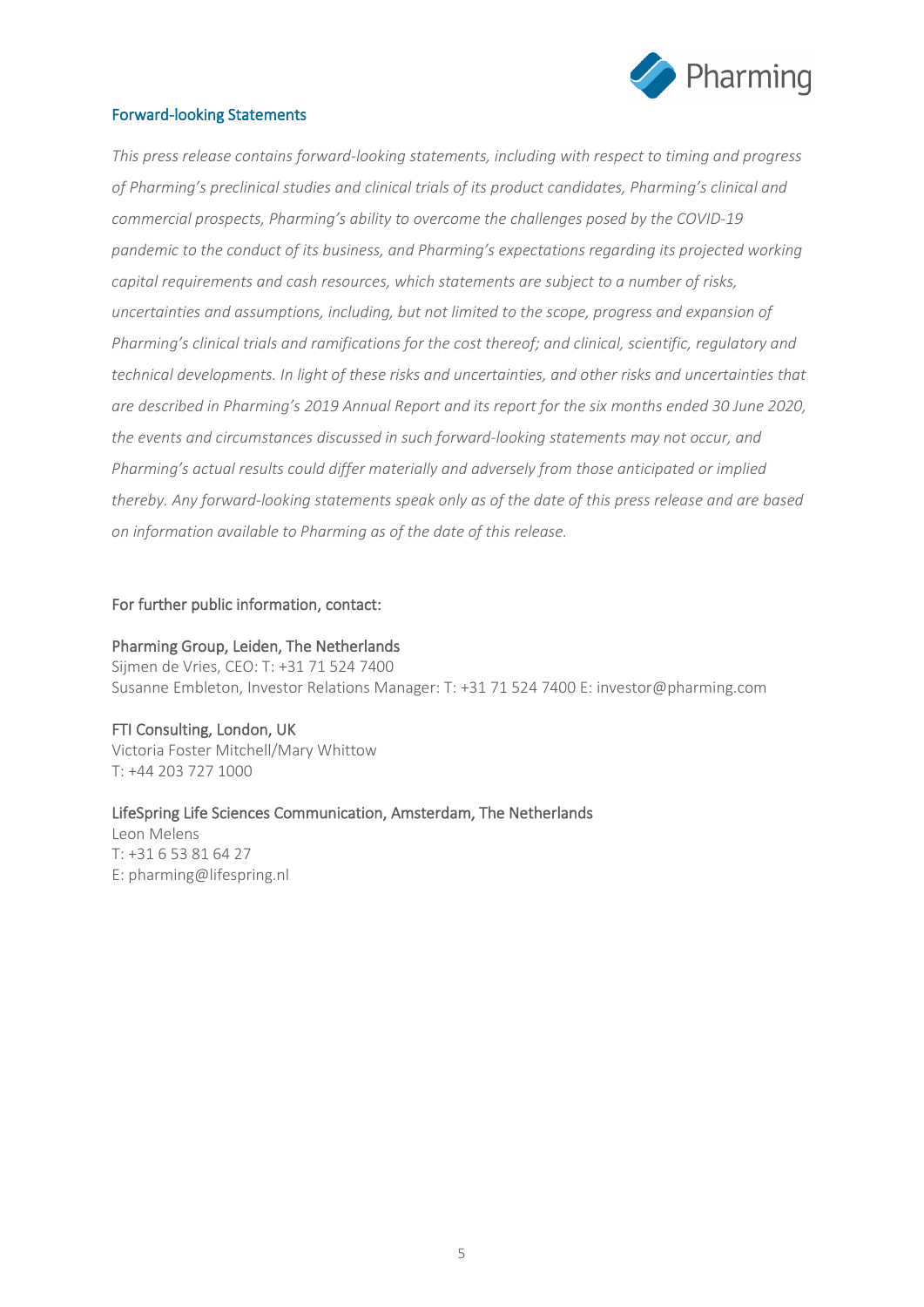

### Pharming Group N.V.

#### Condensed Consolidated Interim Financial Statements (unaudited)

For the period ended 30 September 2020

- Condensed consolidated statement of profit or loss
- Condensed consolidated statement of comprehensive income
- Condensed consolidated balance sheet
- Condensed consolidated statement of cash flow

Appendix: Main Condensed Consolidated Interim Financial Statements reported in US dollars (This appendix is not part of the Condensed Consolidated Interim Financial Statements)

- Condensed consolidated statement of profit or loss in US Dollar
- Condensed consolidated statement balance sheet in US Dollar
- Condensed consolidated statement of cash flows in US Dollar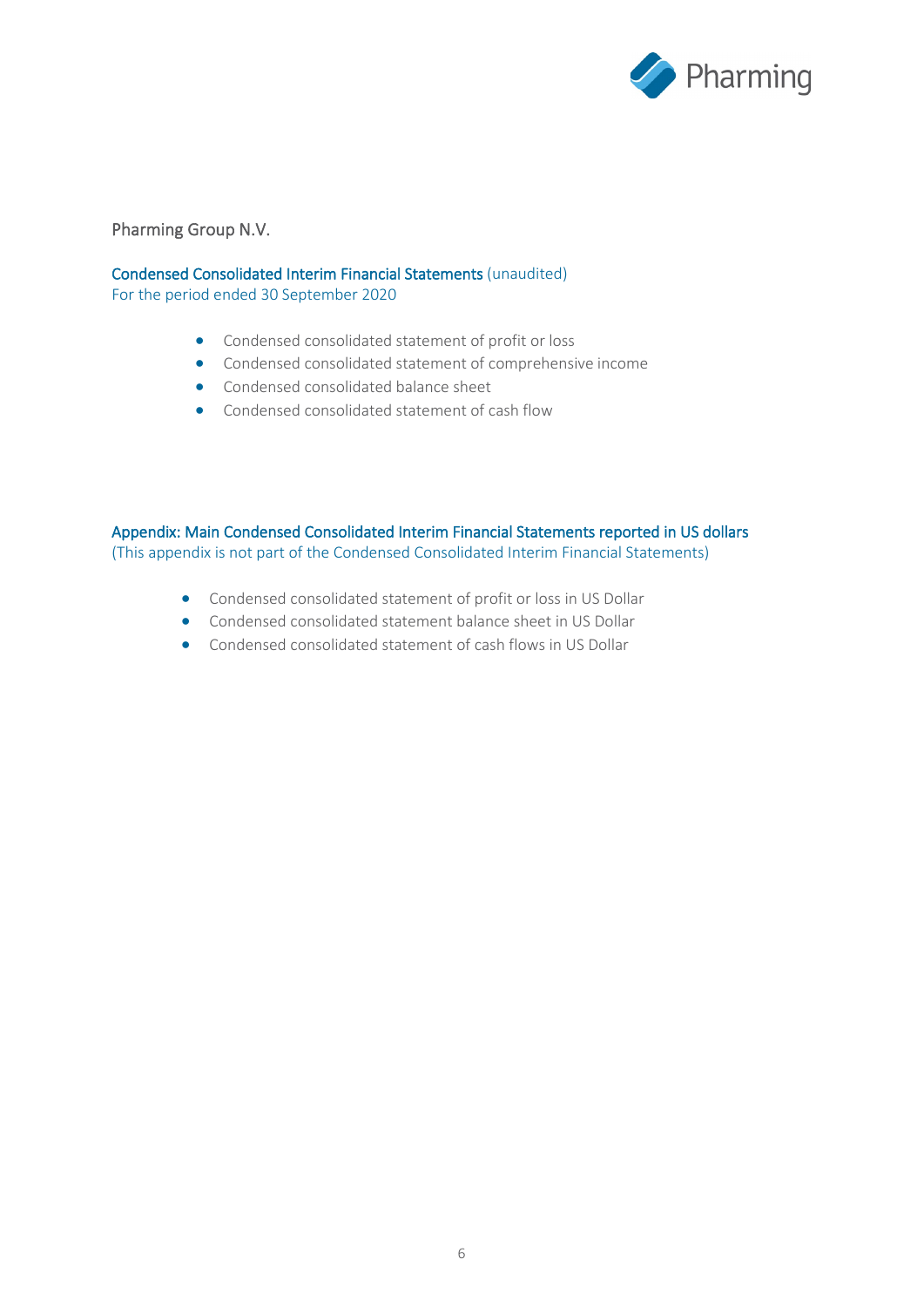

# Condensed Consolidated Statement of Profit or Loss For the period ended 30 September

| Amounts in € '000                                          | <b>YTD 2020</b> | <b>YTD 2019</b> |
|------------------------------------------------------------|-----------------|-----------------|
|                                                            |                 |                 |
| <b>Revenues</b>                                            | 134.714         | 123.358         |
| Costs of sales                                             | (14.694)        | (16.278)        |
| <b>Gross profit</b>                                        | 120.020         | 107.080         |
| Other income                                               | 718             | 292             |
| Research and development                                   | (23.810)        | (23.726)        |
| General and administrative                                 | (13.670)        | (10.780)        |
| Marketing and sales                                        | (32.113)        | (30.182)        |
| Costs                                                      | (69.593)        | (64.688)        |
| <b>Operating profit</b>                                    | 51.145          | 42.684          |
| Fair value gain (loss) on revaluation derivatives          | 131             | (141)           |
| Other financial income                                     | 581             | 769             |
| Other financial expenses                                   | (18.285)        | (12.146)        |
| Financial income and expenses                              | (17.573)        | (11.518)        |
| Share of net profits in associates using the equity method | 195             | 439             |
| Result before income tax                                   | 33.767          | 31.605          |
| Income tax credit (expense)                                | (8.171)         | (7.549)         |
| Net profit for the year                                    | 25.596          | 24.056          |
| Attributable to:                                           |                 |                 |
| Owners of the parent                                       | 25.596          | 24.056          |
| <b>Total net profit</b>                                    | 25.596          | 24.056          |
| Basic earnings per share $(\epsilon)$                      | 0,040           | 0,038           |
| Fully diluted earnings per share $(\epsilon)$              | 0,035           | 0,036           |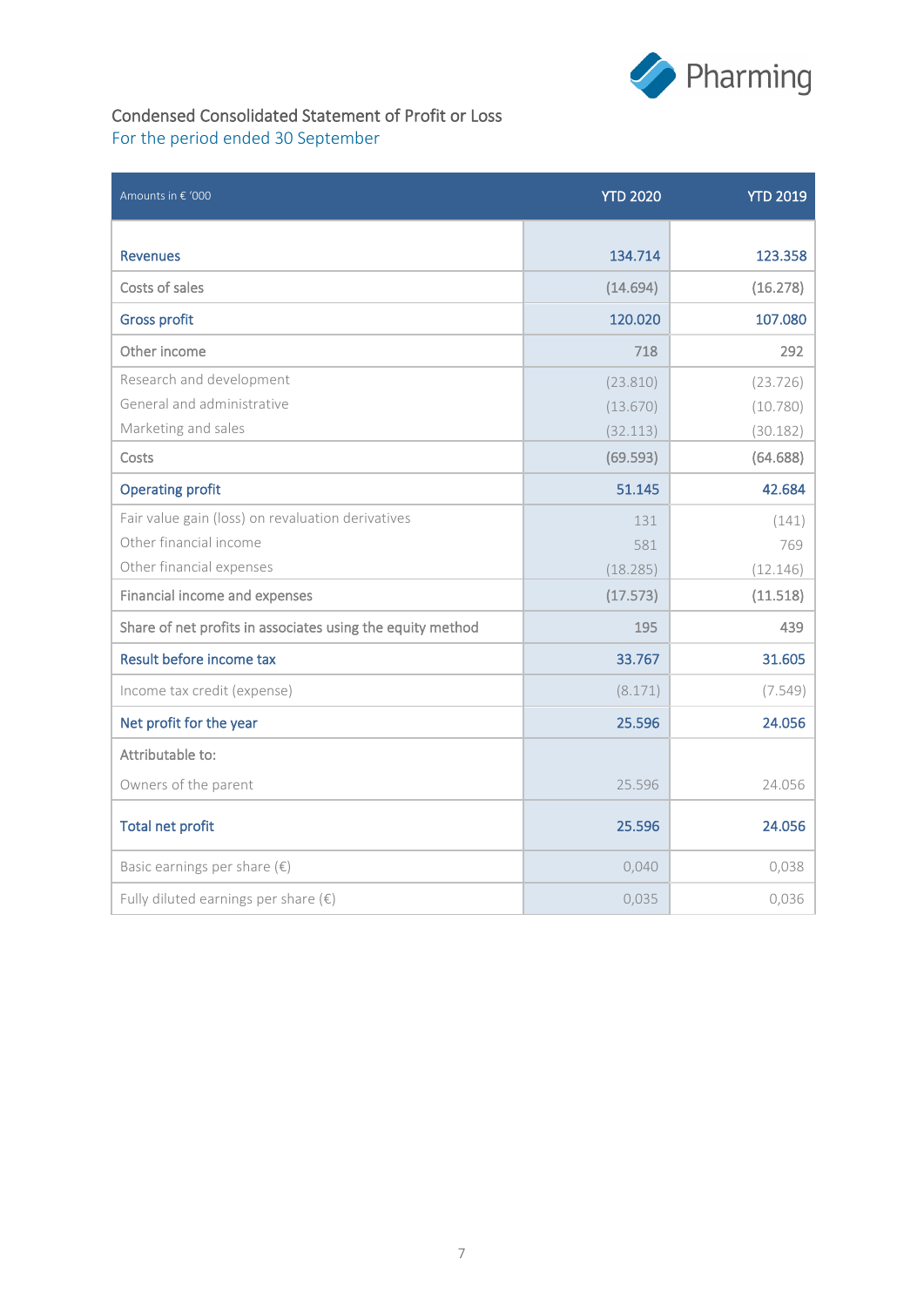

# Condensed Consolidated Statement of Comprehensive Income For the period ended 30 September

| Amounts in € '000                                             | <b>YTD 2020</b> | <b>YTD 2019</b> |
|---------------------------------------------------------------|-----------------|-----------------|
| Net profit for the year                                       | 25.596          | 24.056          |
| Currency translation differences                              | 441             | 170             |
| Items that may be subsequently reclassified to profit or loss | 441             | 170             |
| Other comprehensive income (loss), net of tax                 | 441             | 170             |
| Total comprehensive income (loss) for the year                | 26.037          | 24.226          |
| Attributable to:                                              |                 |                 |
| Owners of the parent                                          | 26.037          | 24.226          |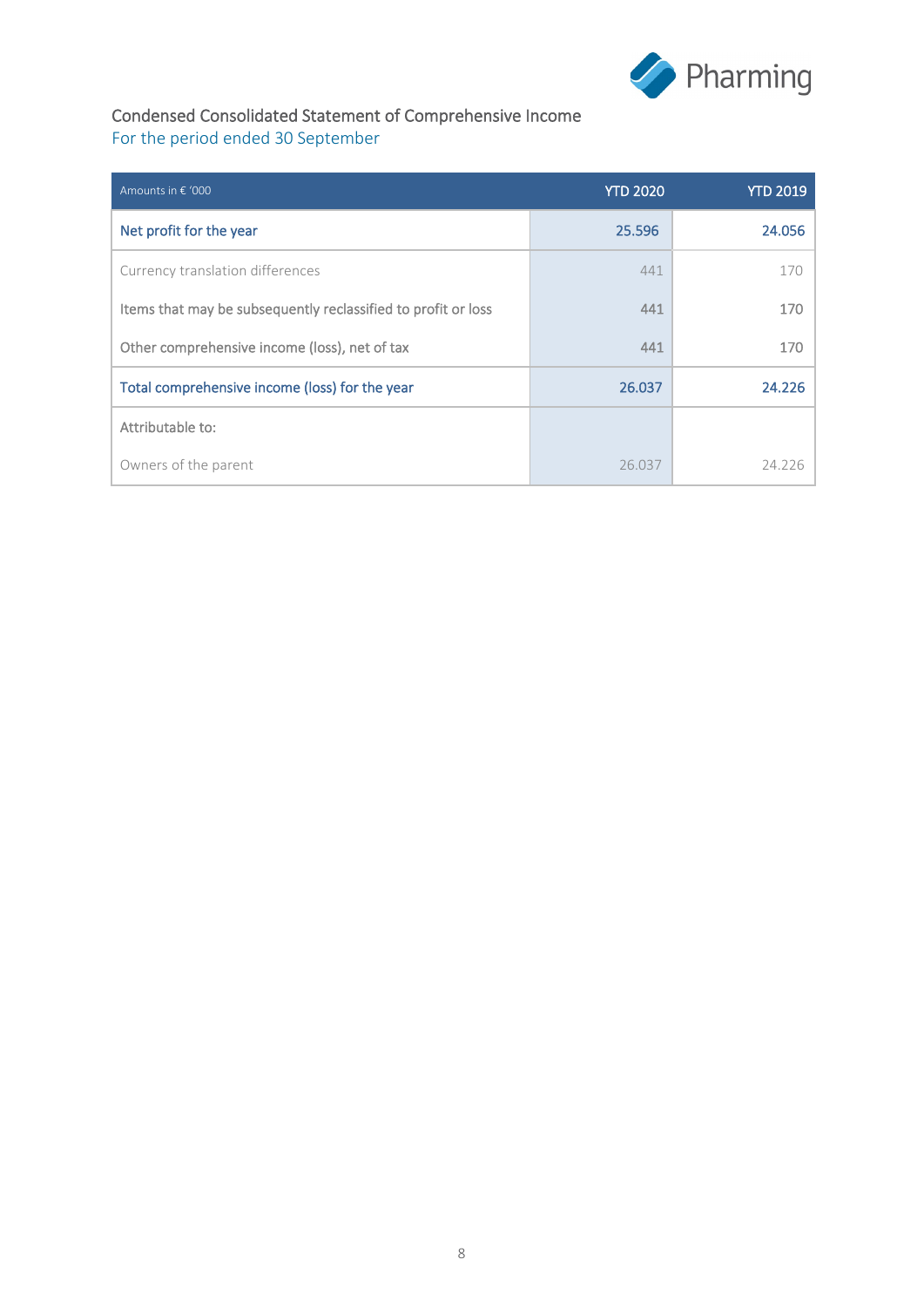

# Condensed Consolidated Balance Sheet

As at date shown

| Amounts in €'000                                  | 30 September | 31 December |
|---------------------------------------------------|--------------|-------------|
|                                                   | 2020         | 2019        |
| Intangible assets                                 | 76.946       | 70.809      |
| Property, plant and equipment                     | 8.630        | 8.553       |
| Right-of-use assets                               | 7.882        | 5.979       |
| Deferred tax assets                               | 21.329       | 28.590      |
| Investments accounted for using the equity method | 5.682        | 5.508       |
| Restricted cash                                   | 1.256        | 2.268       |
| Non-current assets                                | 121.725      | 121.707     |
|                                                   |              |             |
| Inventories                                       | 16.382       | 14.467      |
| Trade and other receivables                       | 26.446       | 25.737      |
| Cash and cash equivalents                         | 154.795      | 66.299      |
| <b>Current assets</b>                             | 197.623      | 106.503     |
|                                                   |              |             |
| <b>Total assets</b>                               | 319.348      | 228.210     |
|                                                   |              |             |
| Share capital                                     | 6.381        | 6.313       |
| Share premium                                     | 396.231      | 392.266     |
| Legal reserves                                    | 4.242        | 3.718       |
| Accumulated deficit                               | (270.601)    | (297.618)   |
| Shareholders' equity                              | 136.253      | 104.679     |
|                                                   |              |             |
| Convertible bonds                                 | 121.744      |             |
| Lease liabilities                                 | 6.549        | 4.363       |
| Other financial liabilities                       | 18.298       | 17.282      |
| Non-current liabilities                           | 146.591      | 21.645      |
| Loans and borrowings                              |              | 45.590      |
| Derivative financial liabilities                  | 138          | 268         |
| Trade and other payables                          | 34.622       | 36.247      |
| Lease liabilities                                 | 1.744        | 1.946       |
| Other financial liabilities                       |              | 17.835      |
| <b>Current liabilities</b>                        | 36.504       |             |
|                                                   |              | 101.886     |
| <b>Total equity and liabilities</b>               | 319.348      | 228.210     |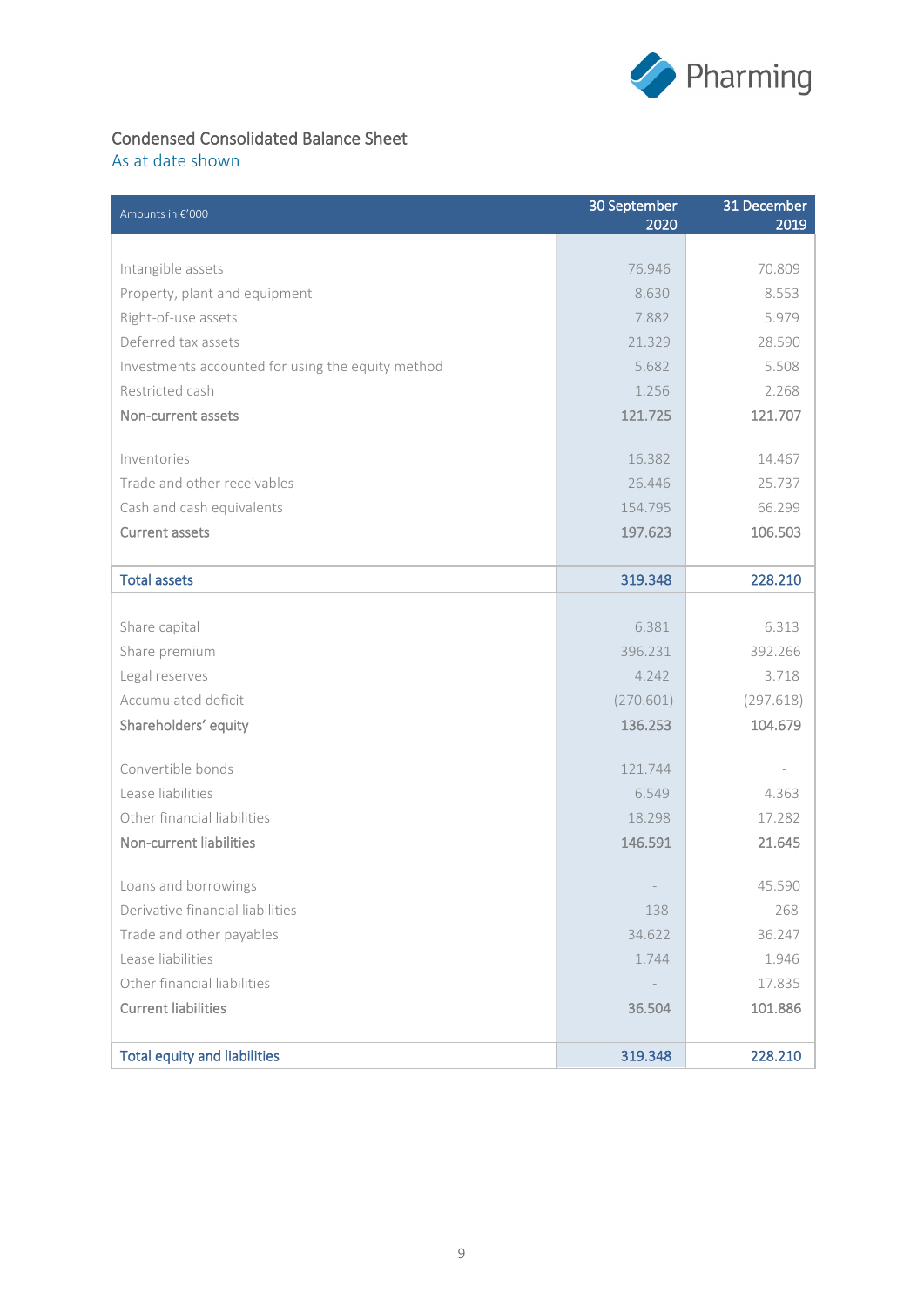

# Condensed Consolidated Statement of Cash Flow For the period ended 30 September

| Amounts in €'000                                                                      | <b>YTD 2020</b>     | <b>YTD 2019</b>  |
|---------------------------------------------------------------------------------------|---------------------|------------------|
| <b>Operating result</b>                                                               | 51.145              | 42.684           |
|                                                                                       |                     |                  |
| Non-cash adjustments:<br>Depreciation, amortisation, impairment                       | 5,092               | 5.281            |
| Accrued employee benefits                                                             | 2.098               | 794              |
| Release contract liabilities                                                          |                     | (600)            |
| Operating cash flows before changes in working capital                                | 58.335              | 48.159           |
|                                                                                       |                     |                  |
| Changes in working capital:<br>Inventories                                            | (1.915)             | 5.779            |
| Trade and other receivables                                                           | (709)               | (9.740)          |
| Payables and other current liabilities                                                | (1.755)             | 4.882            |
| Total changes in working capital                                                      | (4.379)             | 921              |
|                                                                                       |                     |                  |
| Changes in non-current assets, liabilities and equity                                 | 2.208               | (1.354)          |
|                                                                                       |                     |                  |
| Cash generated from (used in) operations before interest and taxes                    | 56.164              | 47.726           |
| Interest received                                                                     | 581                 | 801              |
| Income taxes paid                                                                     | (2.431)             | (1.278)          |
|                                                                                       |                     |                  |
| Net cash flows generated from (used in) operating activities                          | 54.314              | 47.249           |
|                                                                                       |                     |                  |
| Capital expenditure for property, plant and equipment<br>Investment intangible assets | (1.376)             | (1.724)          |
| Investment in associates                                                              | (332)               | (623)<br>(2.503) |
| Acquisition of license                                                                | (8.447)             | (17.908)         |
|                                                                                       |                     |                  |
| Net cash flows used in investing activities                                           | (10.155)            | (22.758)         |
|                                                                                       |                     |                  |
| Repayment on loans and borrowings<br>Proceeds of issued convertible bonds             | (49.914)<br>122.682 | (23.460)         |
| Interest on convertible bond                                                          | (1.875)             |                  |
| Payment on contingent consideration                                                   | (18.135)            | (17.635)         |
| Interests on loans and leases                                                         | (850)               | (6.794)          |
| Payment of lease liabilities                                                          | (1.321)             |                  |
| Proceeds of equity and warrants                                                       | 2.035               | 3.536            |
|                                                                                       |                     |                  |
| Net cash flows generated from (used in) financing activities                          | 52.622              | (44.353)         |
| Increase (decrease) of cash                                                           | 96.781              | (19.862)         |
| Exchange rate effects                                                                 | (9.297)             | 2.736            |
| Cash and cash equivalents at 1 January                                                | 68.567              | 81.515           |
|                                                                                       |                     |                  |
| Total cash and cash equivalents at 30 September                                       | 156.051             | 64.389           |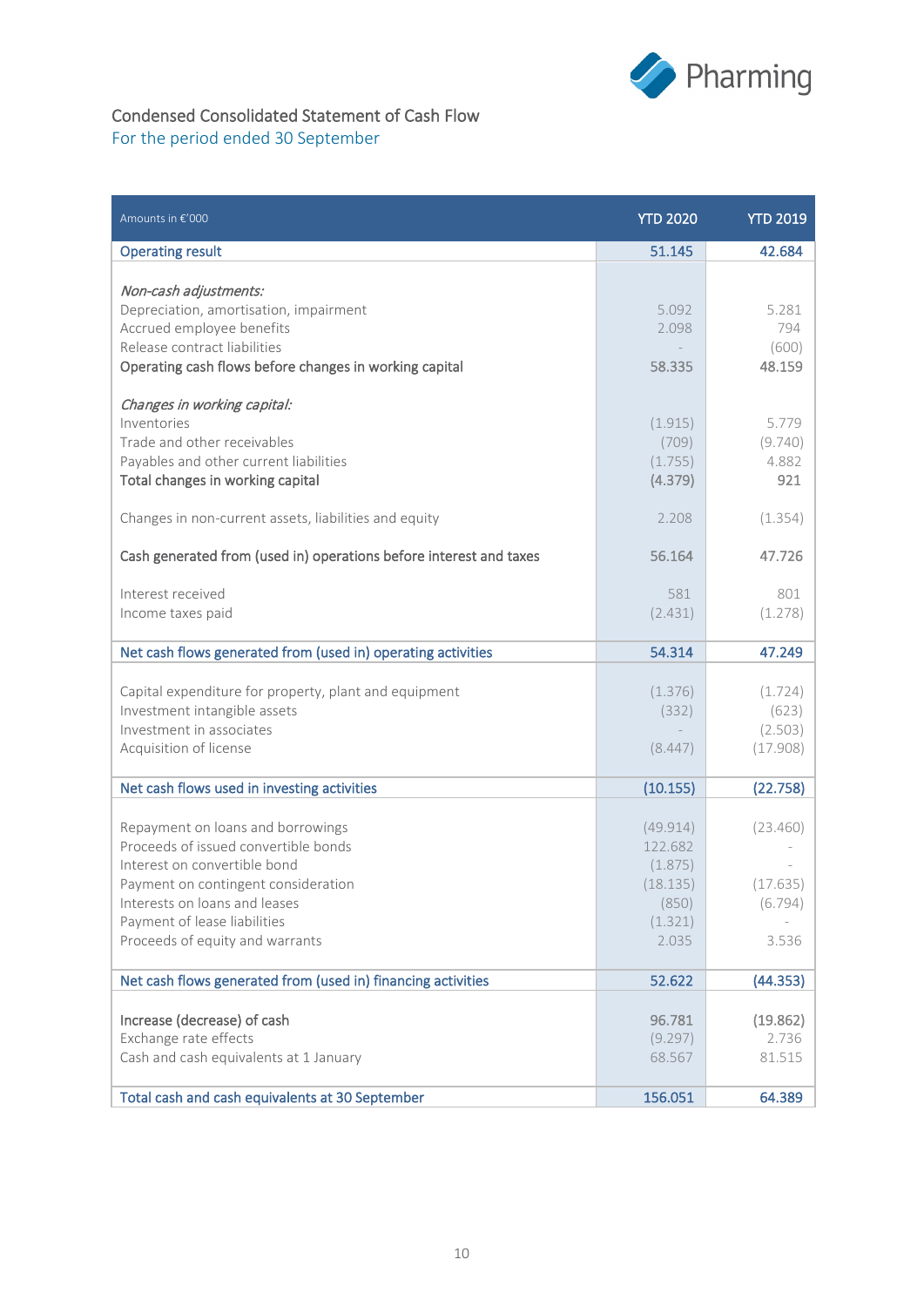

### Appendix: Main Condensed Consolidated Financial Statements reported in US dollars

These statements are not part of the original Interim Financial Statements. The original Interim Financial Statements are reported in euros. In case of differences of interpretation between the Financial Statements in US dollars and the Financial Statements in euros, the Financial Statements in euros will prevail.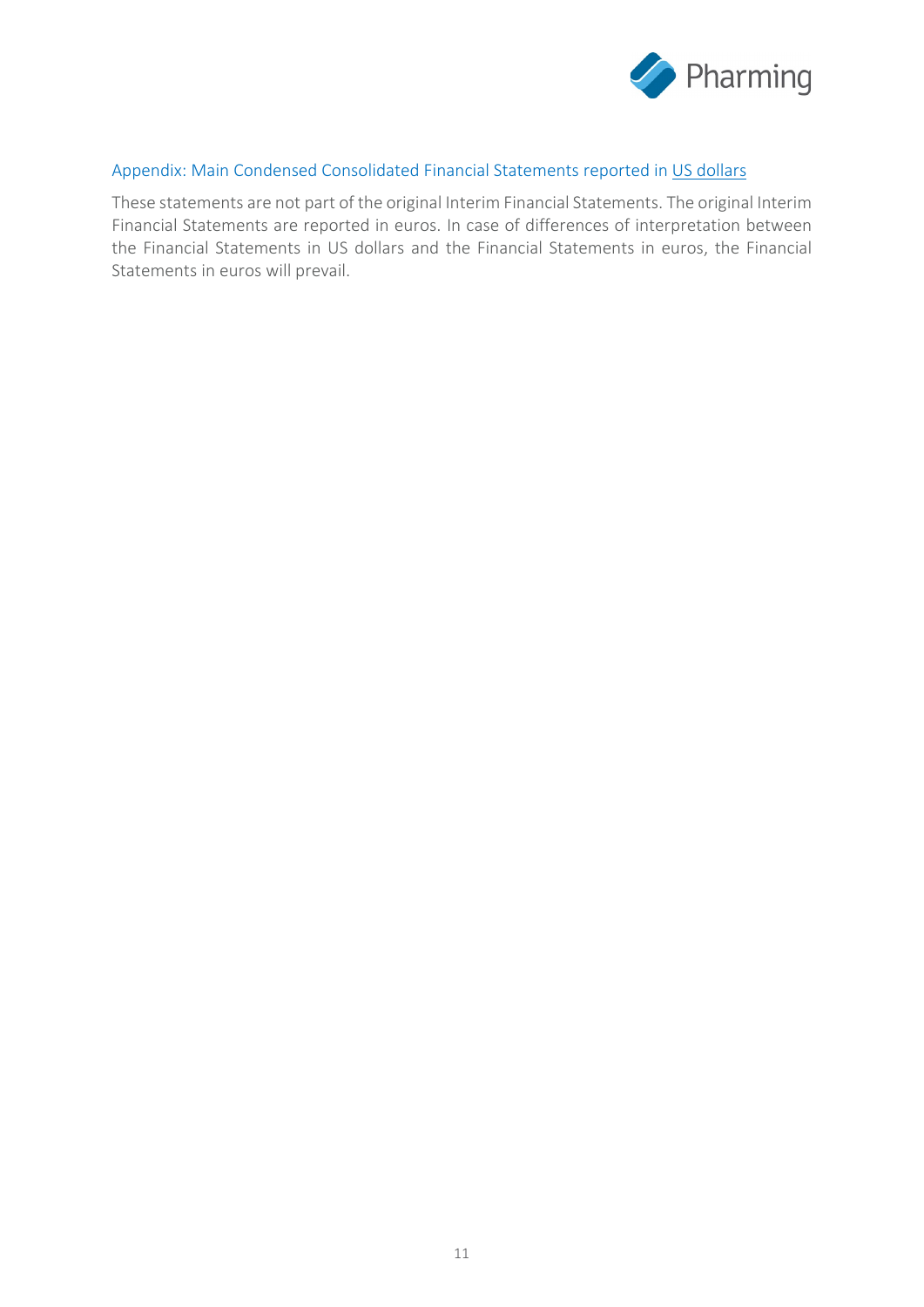

# Condensed Consolidated Statement of Profit or Loss in US Dollars For the period ended 30 September

| Amounts in \$ '000                                         | <b>YTD 2020</b> | <b>YTD 2019</b> |
|------------------------------------------------------------|-----------------|-----------------|
|                                                            |                 |                 |
| <b>Revenues</b>                                            | 151.874         | 138.728         |
| Costs of sales                                             | (16.566)        | (18.306)        |
| <b>Gross profit</b>                                        | 135.308         | 120.422         |
| Other income                                               | 810             | 328             |
| Research and development                                   | (26.842)        | (26.682)        |
| General and administrative                                 | (15.411)        | (12.123)        |
| Marketing and sales                                        | (36.204)        | (33.943)        |
| Costs                                                      | (78.457)        | (72.748)        |
| <b>Operating profit</b>                                    | 57.661          | 48.002          |
| Fair value gain (loss) on revaluation derivatives*         | 147             | (159)           |
| Other financial income                                     | 655             | 865             |
| Other financial expenses*                                  | (20.614)        | (13.659)        |
| Financial income and expenses                              | (19.812)        | (12.953)        |
| Share of net profits in associates using the equity method | 219             | 494             |
| Result before income tax                                   | 38.068          | 35.543          |
| Income tax credit (expense)                                | (9.212)         | (8.490)         |
| Net profit for the year                                    | 28.856          | 27.053          |
| Attributable to:                                           |                 |                 |
| Owners of the parent                                       | 28.856          | 27.053          |
| <b>Total net profit</b>                                    | 28.856          | 27.053          |
| Basic earnings per share (\$)                              | 0,045           | 0,043           |
| Fully diluted earnings per share (\$)                      | 0,039           | 0,040           |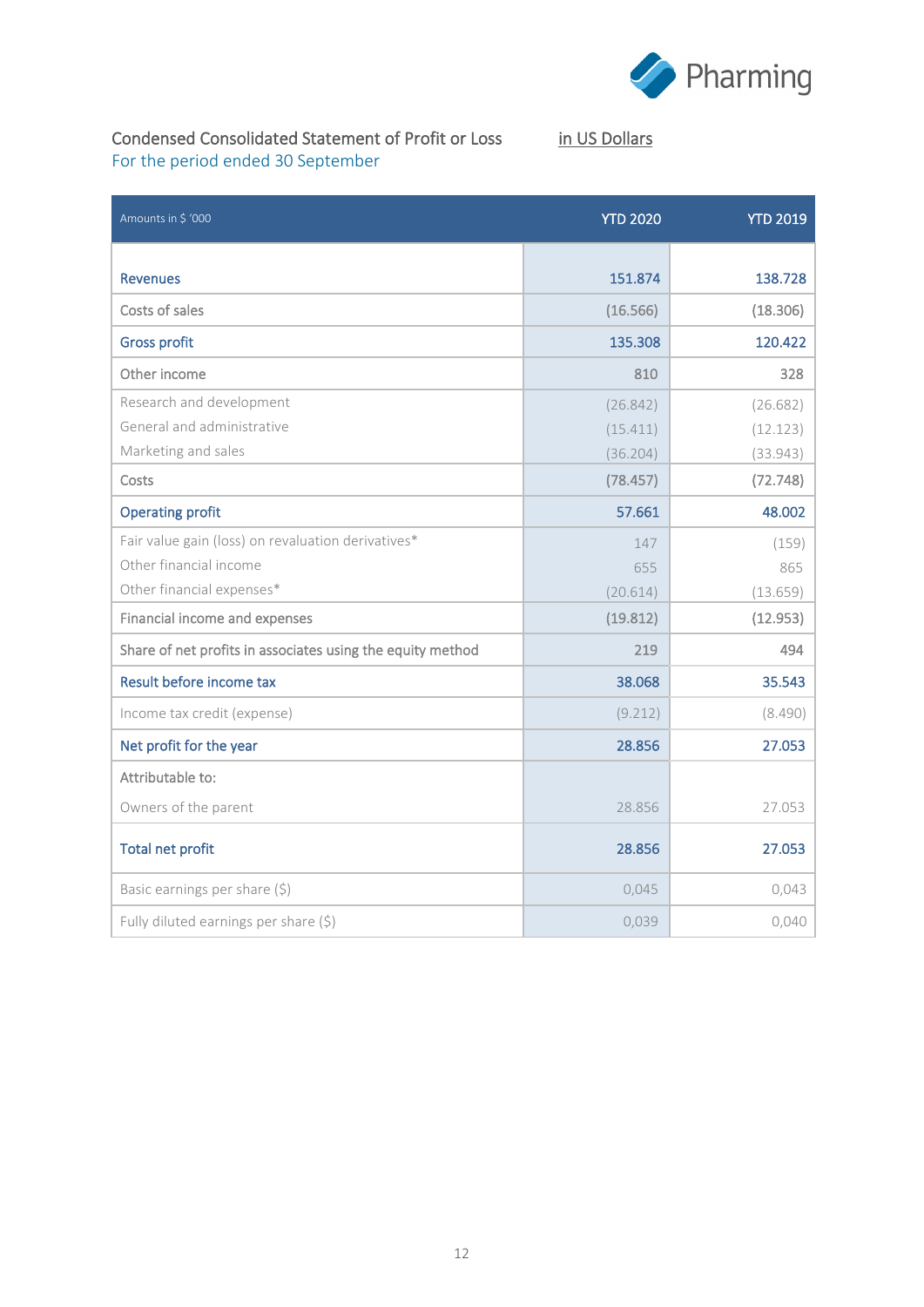

# Condensed Consolidated Balance Sheet in US Dollars

As at date shown

| Amounts in \$ '000                                | 30 September<br>2020 | 31 December<br>2019 |
|---------------------------------------------------|----------------------|---------------------|
|                                                   |                      |                     |
| Intangible assets                                 | 89.996               | 79.405              |
| Property, plant and equipment                     | 10.094               | 9.591               |
| Right-of-use assets                               | 9.219                | 6.705               |
| Deferred tax assets                               | 24.946               | 32.061              |
| Investments accounted for using the equity method | 6.646                | 6.177               |
| Restricted cash                                   | 1.469                | 2.543               |
| Non-current assets                                | 142.370              | 136.482             |
| Inventories                                       | 19.161               | 16.223              |
| Trade and other receivables                       | 30.931               | 28.862              |
| Cash and cash equivalents                         | 181.048              | 74.348              |
| <b>Current assets</b>                             | 231.140              | 119.433             |
|                                                   |                      |                     |
| <b>Total assets</b>                               | 373.510              | 255.915             |
|                                                   |                      |                     |
| Share capital                                     | 7.463                | 7.079               |
| Share premium                                     | 463.432              | 439.887             |
| Legal reserves                                    | 4.962                | 4.169               |
| Accumulated deficit                               | (316.494)            | (333.749)           |
| Shareholders' equity                              | 159.363              | 117.386             |
| Convertible bonds                                 | 142.391              |                     |
| Lease liabilities                                 | 7.660                | 4.893               |
| Other financial liabilities                       | 21.401               | 19.380              |
| Non-current liabilities                           | 171.452              | 24.273              |
|                                                   |                      |                     |
| Loans and borrowings                              |                      | 51.125              |
| Derivative financial liabilities                  | 161                  | 301                 |
| Trade and other payables                          | 40.494               | 40.648              |
| Lease liabilities                                 | 2.040                | 2.182               |
| Other financial liabilities                       |                      | 20.000              |
| <b>Current liabilities</b>                        | 42.695               | 114.256             |
|                                                   |                      |                     |
| <b>Total equity and liabilities</b>               | 373.510              | 255.915             |